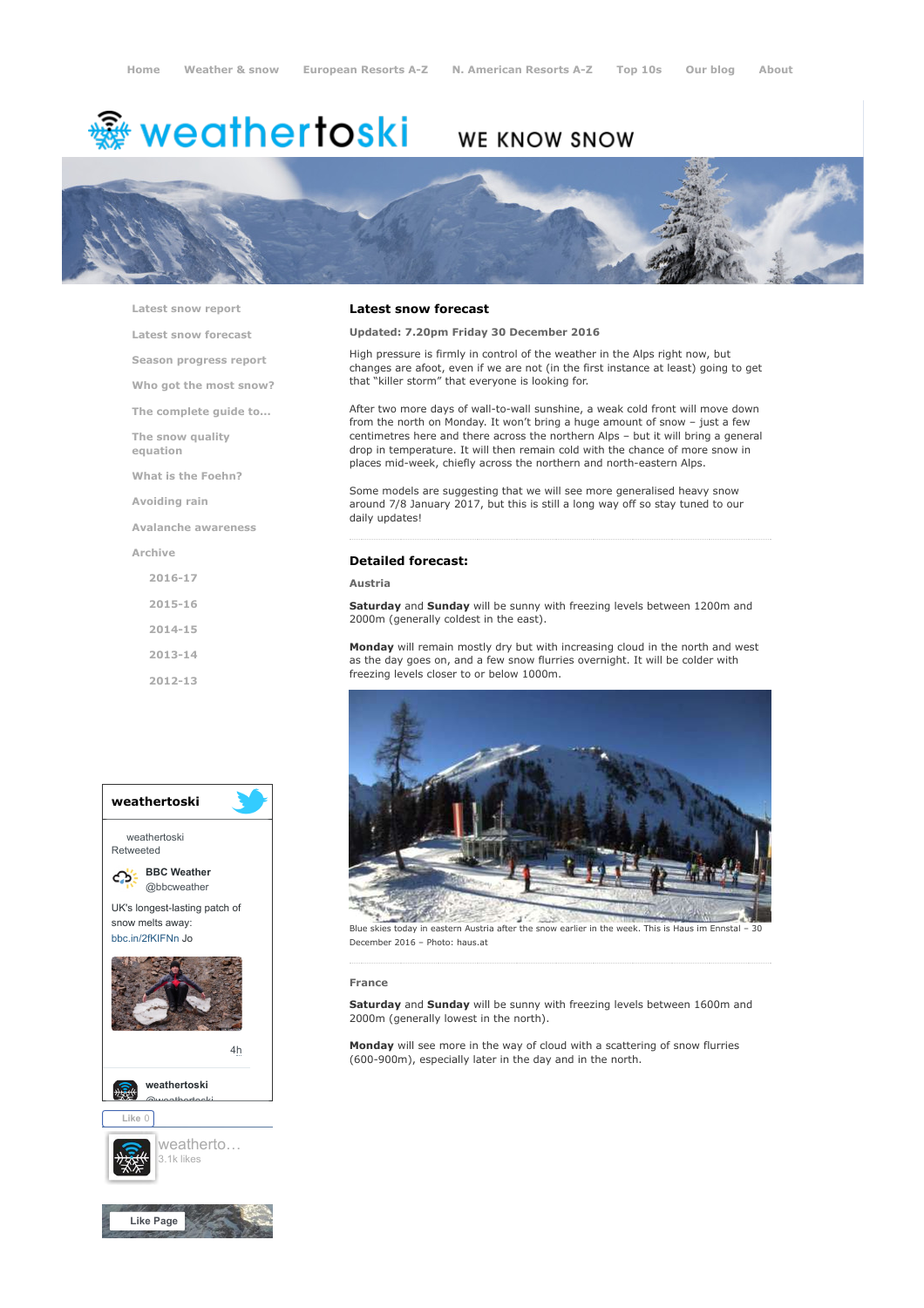Follow me on: **Lwitt** 

[Tweet](https://twitter.com/intent/tweet?original_referer=https%3A%2F%2Fwww.weathertoski.co.uk%2Fweather-snow%2Farchive%2Fsnow-forecast-30-12-2016%2F&ref_src=twsrc%5Etfw&text=Weather%20to%20ski%20-%20Snow%20forecast%20-%2030%20December%202016&tw_p=tweetbutton&url=https%3A%2F%2Fwww.weathertoski.co.uk%2Fweather-snow%2Farchive%2Fsnow-forecast-30-12-2016%2F)

Tweet this page





# Contact us...

Got a burning question about weather or snow conditions in the Alps? [Contact us](https://www.weathertoski.co.uk/about-1/contact-us/) and we'll do our best to answer it...

# E: [info@weathertoski.co.uk](mailto:fraser@weathertoski.co.uk)

T: +44 (0)20 3151 3154



Great weather, great snow in Isola 2000 in the southern French Alps – 30 December 2016 – Photo: isola2000.com

# Italy

Saturday and Sunday will be mostly sunny with freezing levels between 1600m and 2000m.

Monday will see more in the way of cloud, especially later in the day, close to the border regions and in the north-west, where a few flurries (600-1000m) cannot be ruled out. It will feel colder everywhere.



The Cervo (Matterhorn) as viewed from the Cervinia side – 30 December 2016 – Photo: cervinia.it

#### Switzerland

Saturday and Sunday will be sunny with freezing levels between 1600m and 2000m.

Monday will see more in the way of cloud, especially later in the day when some flurries (600-900m) are expected here and there, heaviest in the north.



Clear skies again this evening in the Swiss Alps. This is Gstaad – 30 December 2016 – Photo: gstaad.ch

# Outlook:

Tuesday and Wednesday will be cold with the chance of further snow (generally moderate in nature) across the northern and eastern Alps, although many places will stay dry. The best of any sunshine will be in the south and west.